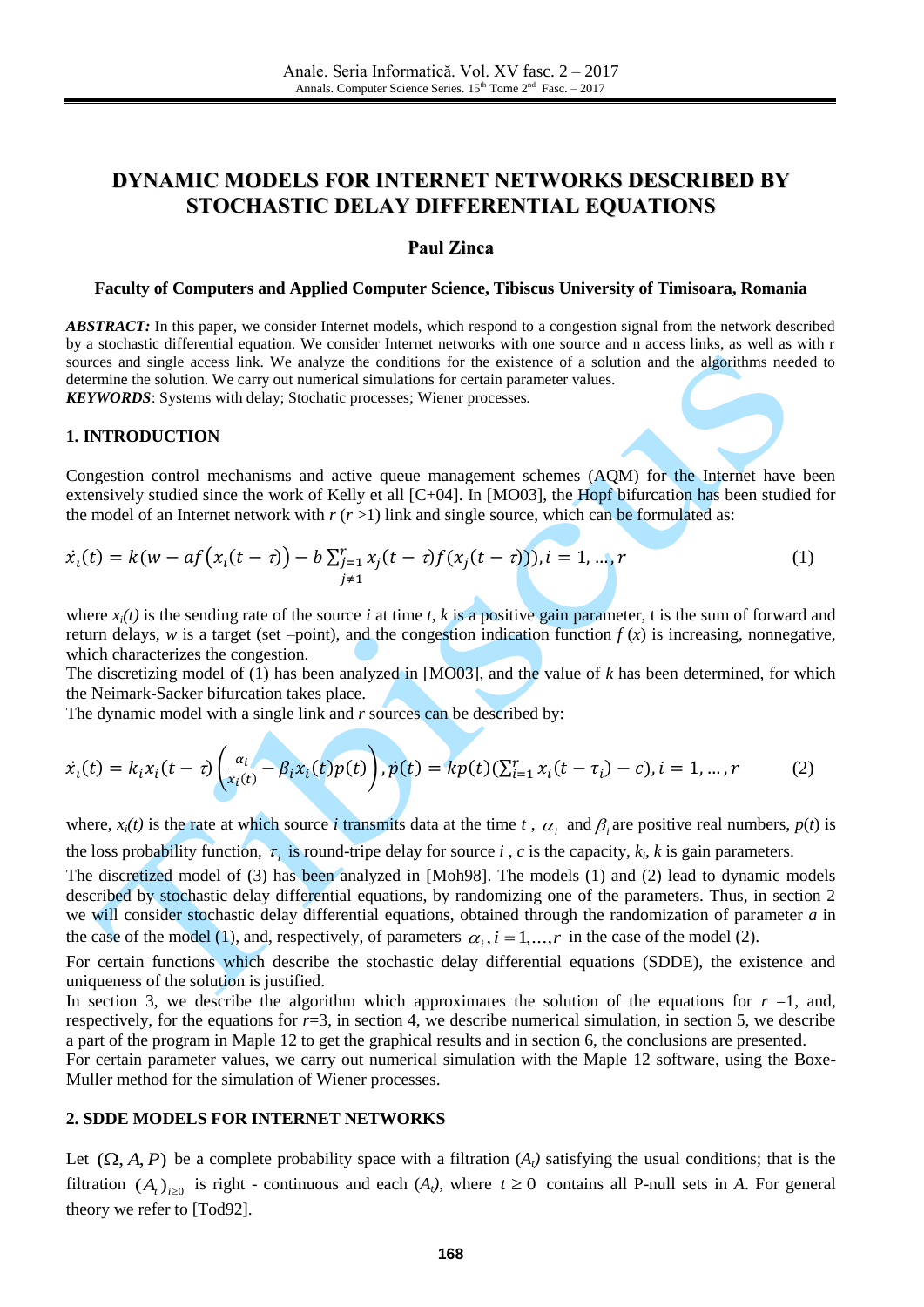With  $E(x) = \int_{\Omega} x dx$  we say for  $1 \le p \le \infty$  that  $x \in L^p = L^p(\Omega, A, P)$  if  $E(|x|^p) \langle \infty$  and we define 1

*p p p*  $x\|_p = (E|x)$  $=(E|x|^p)^p$ . Here, *E* denotes the expectation.

Let  $w(t) = (w_1(t),...,w_r(t))^T$ ,  $w(t)$  be a *r* - dimensional Wiener process given on the filtered probability space  $(\Omega, A, P)$ . The stochastic delay differential equation (SDDE),  $(0 = t_0 \langle T \langle \infty \rangle)$  is given by:

$$
dx_i(t) = f_i(x(t), x(t-\tau))dt + g_i(x(t), x(t-\tau))dw_i(t), t \in [0, T]
$$
  
\n
$$
x_i(t) = \Psi_i(t), t \in [0, T], i = 1,...,r
$$
\n(3)

With one fixed lag, where  $\Psi_i(t)$  is  $A_{t_0}$ - measurable,  $C([-T,0],R)$ . value random variable so that  $E(\left\| \Psi \right\|^{2})$ (∞.

The system (3) can then formulated equivalently as:

$$
x_i(t) = x_i(0) + \int_0^t f_i(x(s), x(s-\tau))ds + \int_0^t g_i(x(s), x(s-\tau))dw_i(s), i = 1, ..., r
$$
\n(4)

for  $t \in [0, T]$  and with  $x_i(t) = \Psi_i(t)$ , for  $t \in [-\tau, 0]$ .

The second integral in (4) is a stochastic integral which can be interpreted according to ito's integral. We have  $f_i: R^r \times R^r \to R$ ,  $g_i: R^r \times R^r \to R$ ,  $i = 1,...,r$ , and  $\Psi_i: [-\tau,0] \to R$ ,  $i = 1,...,r$ , and and we will at various points, assume subset of the following set conditions:

- 1. The functions  $f_i$  and  $g_i$  are continuous;
- 2. The functions  $f_i$  and  $g_i$  satidfy a uniform Lipschitz conditions;
- 3. The functions  $\Psi_i$  is Holder continuous with exponent  $\Psi_i$ ;
- 4. The functions  $f_i$  and  $g_i$  satisfy a linear growth contition;
- 5. The partial derivatives of  $f_i(\Phi, \Psi)$  exist and are uniformly bounded.

**Proposition 1 [Tod92].** Assume that the functions  $f_i$  and  $g_i$  satisfy the assumption 1-3 above. Then there exists a unique strong solution equation (3).

The model for an Internet network with  $r (r > 1)$  link and single source described by SDDE is given by:

$$
x_i(t) = x_i(0) + \int_0^t k(w - af(x_i(s - \tau))b \sum_{\substack{j=1 \ j \neq i}}^n x_i(s - \tau)) f(x_i(s - \tau)) ds
$$
  

$$
- \int_0^t k f(x_i(s - \tau)) dw_i(s), t \in [0, T], i = 1, ..., r
$$
  

$$
x_i(t) = \Psi_i(0), t \in [0, T], i = 1, ..., r
$$
 (5)

The model for the Internet network with a single link and *r* sources can be described by:

The model for the Internet network with a single link and *r* sources can be described by:  
\n
$$
x_i(t) = x_i(0) + \int_0^t k_i x_i (s - \tau) (\alpha_i g(x_i(s - \tau)) - p_i x_i(s) f(s)) ds, t \in [0, T], i = 1, ..., r
$$
\n
$$
P(t) = P(0) + \int_0^t P(s) (\sum_{i=1}^r x_i (s - \tau) - c) ds
$$
\n
$$
x_i(t) = \Psi_i(0), t \in [-\tau, 0].
$$
\n(6)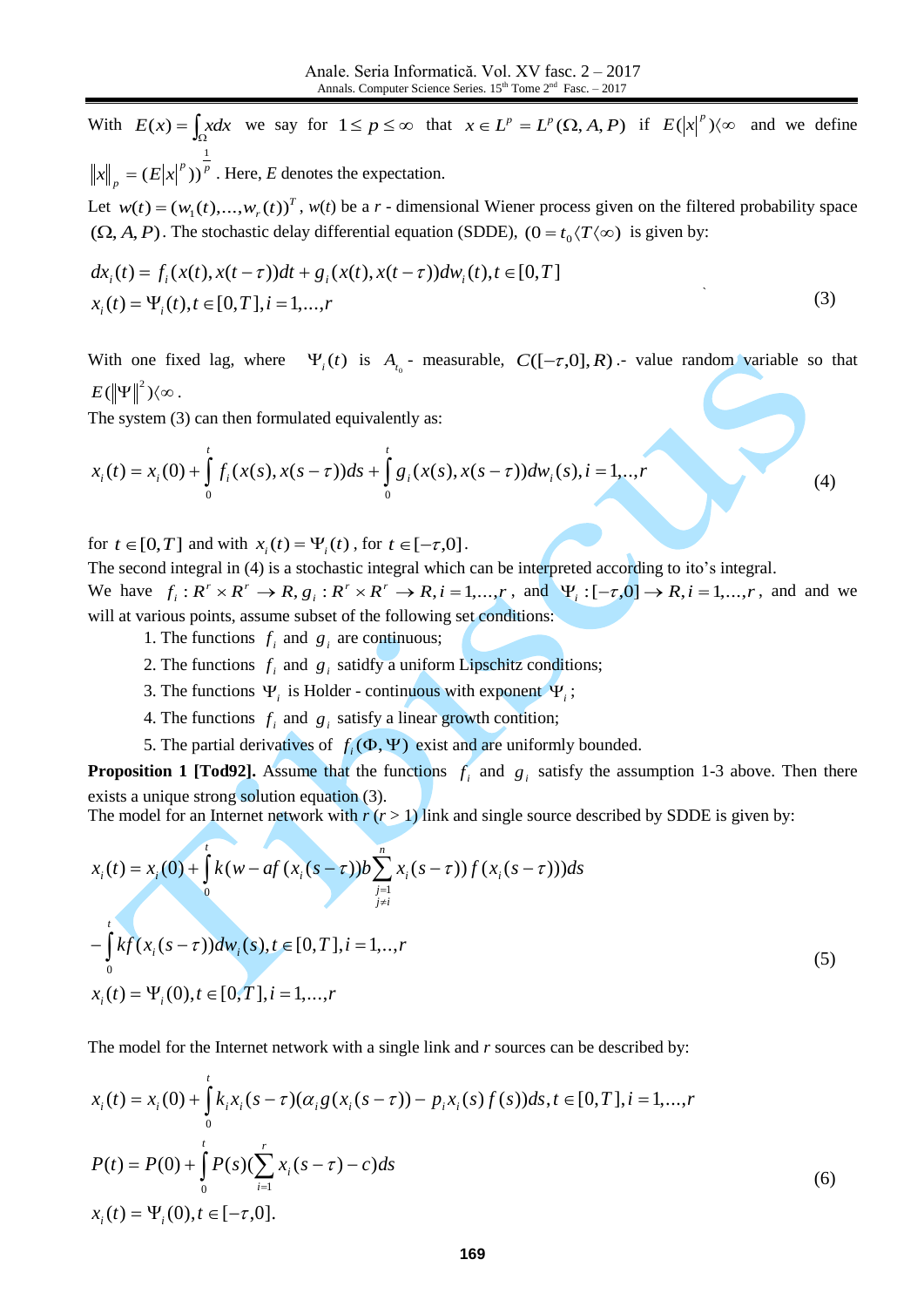If functions *f*, *g* and  $\Psi$ <sub>*i*</sub>, *i* = 1,..., *r*, satisfy conditions 1-5, then SDDE given (5) respectively (6) has a unique solution.

In what follows we will describe the algorithm that approximates the SDDE solution (5) with  $r = 1$  and  $2^{x}$   $\mu_3$ 2  $(x) = \frac{u_1}{u_2}$  $a_2 x + a$  $f(x) = \frac{a_1 x}{x}$  $\ddot{}$  $=\frac{a_1x}{a_1a_2}$ , and solution SDDE of (6), with *x*  $g(x) = \frac{1}{x}$ , with r=3.

### **3. NUMERICAL ANALYSIS FOR THE SDDE (5) AND (6)**

The problem of solving an SDDE is reduced to one of solving a sequence of systems of SDDE of increasing dimension on successive intervals  $[m\tau, (m+1)\tau]$ . Using the method from [BB00, Tod92] for (5) with  $r = 1$  we obtain:<br>  $x_i(n+1) = x_i(n) + h(x(0) + k(w - af(x(n - p)) - kf((x(n - p) + A)\Gamma$ obtain:

$$
x_i(n+1) = x_i(n) + h(x(0) + k(w - af(x(n-p)) - kf((x(n-p) + A)\Gamma
$$
  

$$
-\frac{1}{2}kf(x(n-p) + A)f(x(n-p) + A)\Gamma^2, n \in N, p \in N
$$

where  $A = \sqrt{\frac{1}{\alpha}}$  $A = \sqrt{\frac{1}{n}}$ ,  $\Gamma = [-4\alpha h \ln(\delta)]^{\frac{1}{2}} \cos(2\pi\delta)$ ,  $\delta$ - random numbers uniformly distributed in interval (0,1) and  $0 < h < 1$ .

(7)

Using the method from [1,10] for (6) with  $r = 3$ , we obtain:

$$
x_i(n+1) = x_i(n) + h(x_i(0) + k_i x_i(n-p)(\alpha_i g(x_i(n-p) - \beta_i x_i(n)P(n)) +
$$
  
+ 
$$
k_i((x_i(n-p) + A_i)g(x_i(n-p) + A_i)\Gamma_i + \frac{1}{2}(x_i(n-p) + A_i) +
$$
  
+ 
$$
(g(x_i(n-p) + A_i) + (x_i(n-p) + A_i)g(x_i(n-p) + A_i))\Gamma_i^2, i = 1,2,3
$$
  

$$
P(n+1) = P(n) + h(P(0) + P(n))(\sum_{i=1}^{3} x_i(s - \tau) - c), n \in N, p \in N
$$
 (8)

where  $\Gamma_i = \left[-4\alpha_i h \ln(\delta_i)\right]^{\frac{1}{2}} \cos(2\pi\delta_i), \alpha_i \in (0,1), A_i = \left[-\frac{1}{2}, \frac{1}{2}\right]$ 1 *i*  $\Gamma_i = [-4\alpha_i h \ln(\delta_i)]^2 \cos(2\pi\delta_i), \alpha_i \in (0,1), A_i = \sqrt{\frac{1}{\alpha}}$ , and  $\delta_i$  are are numbers uniformly distributed in the interval (0,1) . Using results from [1] we demonstrate that the algorithms (6) and (8) for *f* and *g* with properties 1-5 from section 2 are convergent.

## **4. NUMERICAL SIMULATION**

For  $\alpha_1 = 0.1, \alpha_2 = 0.5, \beta_1 = 0.1, \beta_2 = 0.1, c = 1, k_1 = 0.3, k_2 = 0.1$  and *x*  $g(x) = \frac{1}{x}$ , in the following figures, Fig.1, Fig.2, Fig.3, Fig.4 we visualize orbits  $(n, x_1(n, \omega))$ ,  $(n, x_2(n, \omega))$ ,  $(n, x_3(n, \omega))$  and  $(n, P(\omega))$ .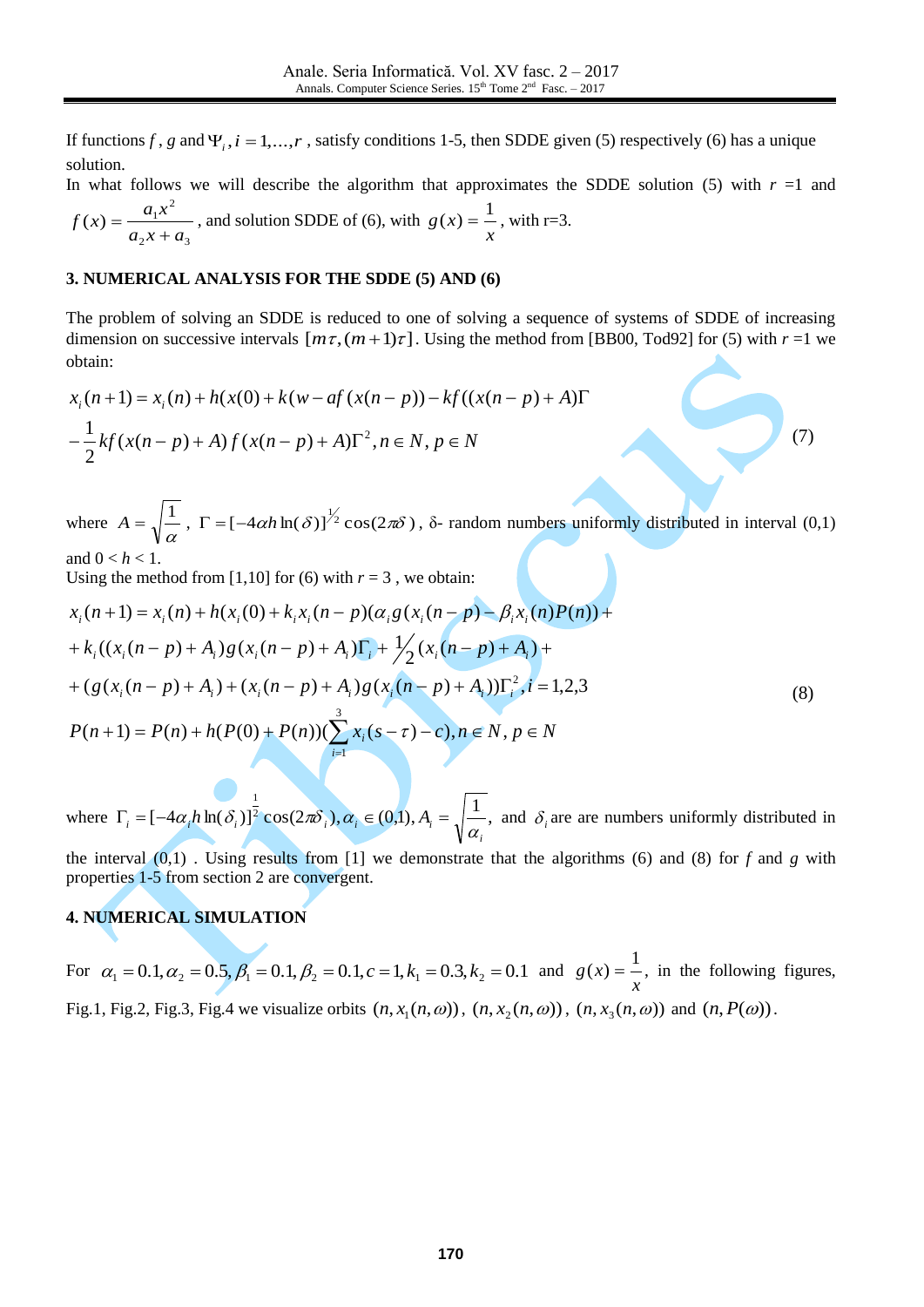

Fig.2 The orbit  $(n, x_2(n, \omega))$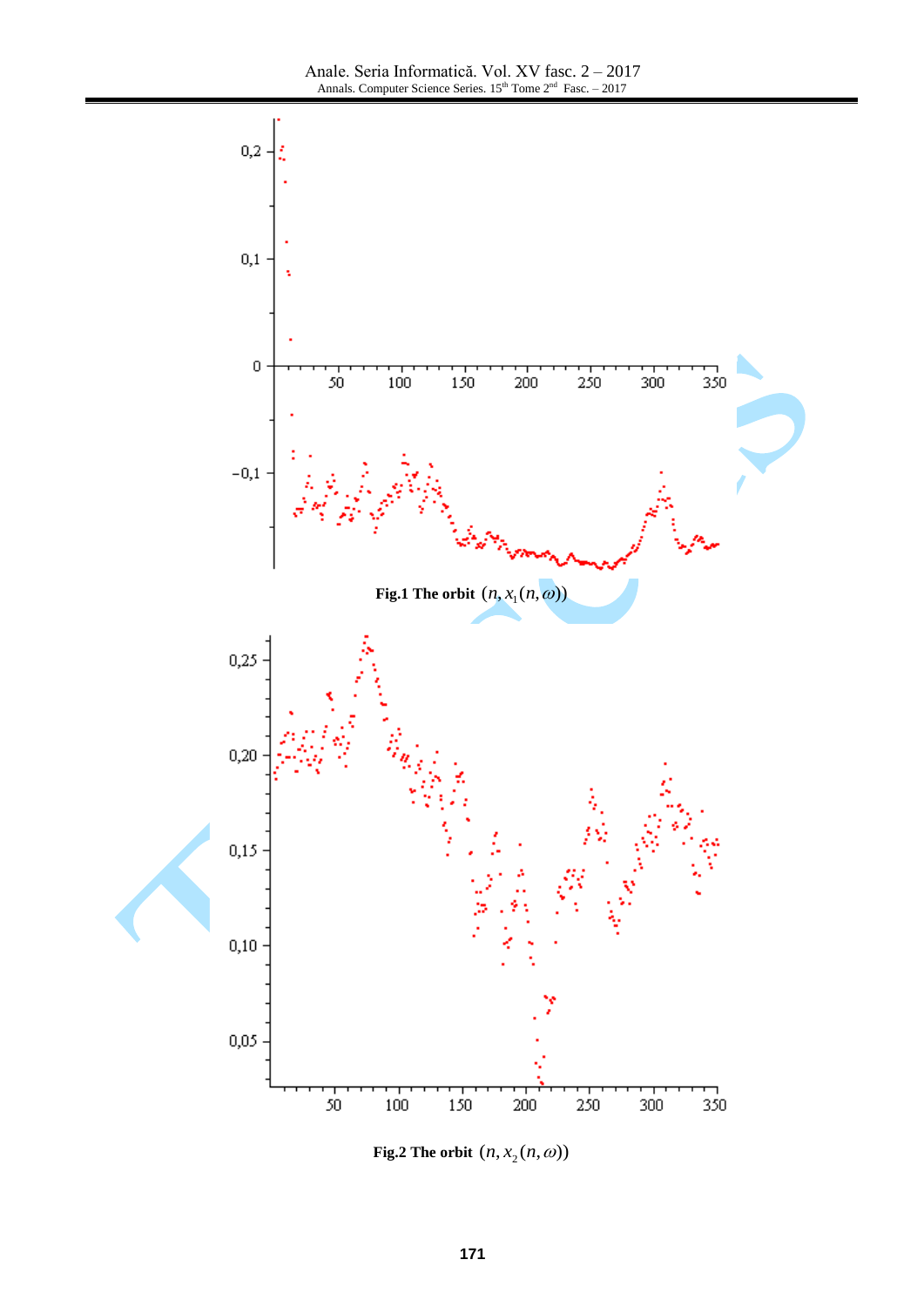Anale. Seria Informatică. Vol. XV fasc. 2 – 2017 Annals. Computer Science Series.  $15<sup>th</sup>$  Tome  $2<sup>nd</sup>$  Fasc. – 2017



**Fig.4 The orbit**  $(n, P(\omega))$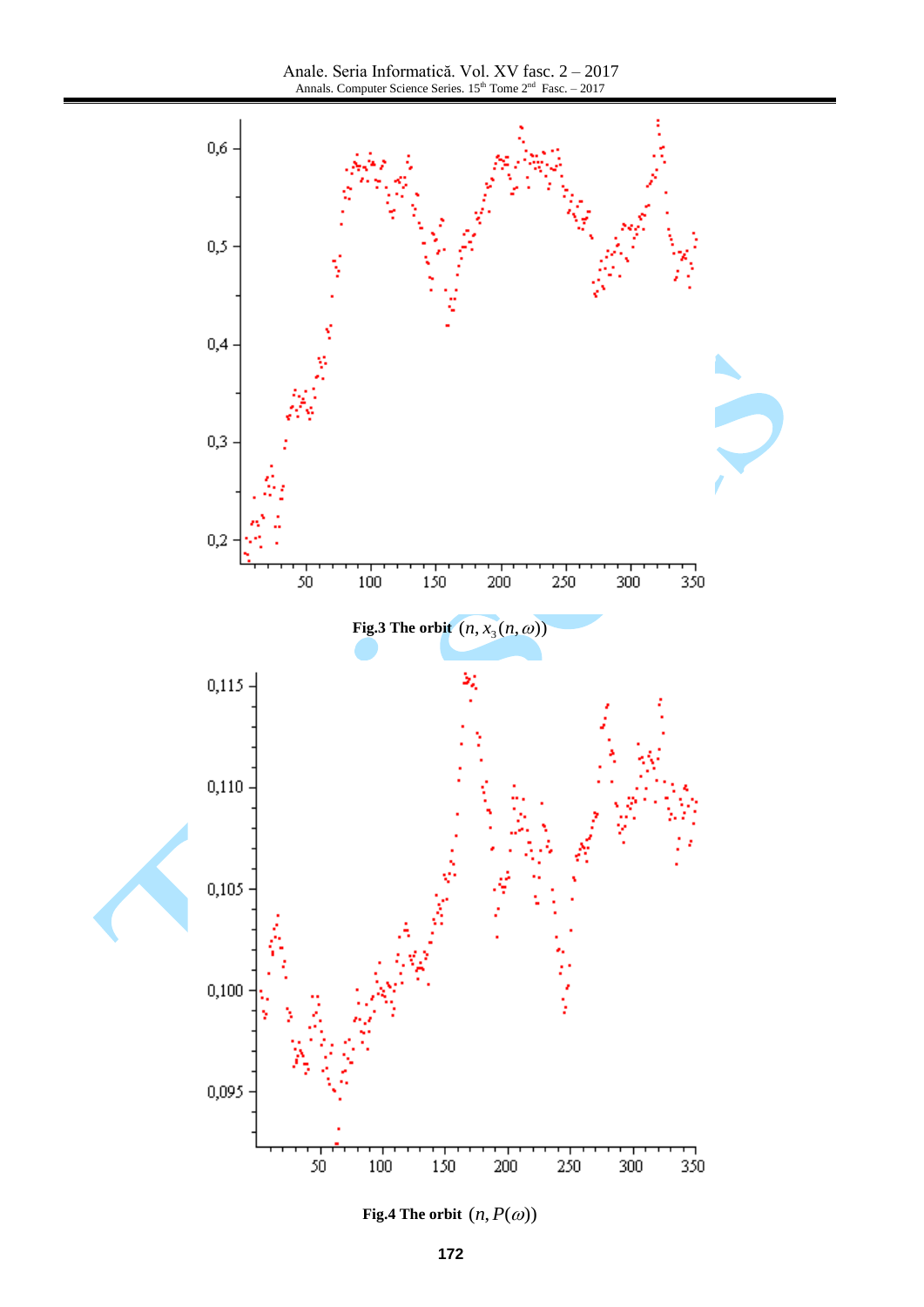## **5**. **A PART OF THE PROGRAM TO GET THE GRAPHICAL RESULTS**

The solutions have been visualized with a program in Maple 12, using the Boxe-Muller method for the simulation of Wiener processes.

> #Dynamic Models for Internet Networks Described by Stochastic Delay Differential Equations

*> # SDDE Model for 3 resources and 1 link*  $>$  # Models' parameters: a1:=0.1; a2:=0.5; a3:=0.3; b1:=0.1; b2:=0.1; c:=1; k1:=0.3; k2:=0.1; g(x):=1/x; *1:=0.2; 2:=0.3; c:=1; k:=0.2; > a1:=0.1; a2:=0.5; a3:=0.1; b1:=0.1; b2:=0.02; b3:=0.3; k1:=0.3; k2:=0.1; k3:=0.2; k:=0.2, g(x):=1/x; c:=0.3; > with(stats,random): > T:=1.;n:=350;h:=T/n; > x1:=array(-4..n):x2:=array(-4..n):x3:=array(-4..n):x1[-4]:=0.2;x1[-3]:=0.4;x1[-2]:=0.1:x1[- 1]:=0.2:x1[0]:=0.1:x1[1]:=0.2:x2[-4]:=0.2;x2[-3]:=0.4;x2[-2]:=0.1:x2[- 1]:=0.02:x2[0]:=0.1:x2[1]:=0.2:x3[0]:=0.02;x3[1]:=0.2;x4[0]:=0.2;x4[1]:=0.1;x3[-4]:=0.2;x3[- 3]:=0.4;x3[-2]:=0.1:x3[-1]:=0.02;A1:=0.2;A2:=0.1;A3:=0.2;A4:=0.2; > with(plots): > > for j from 2 by 1 to n do > x1[j]:=x1[j-1]+h\*k1\*a1\*x1[j-2]/x1[j-1]-h\*k1\*b1\*x1[j-1]\*x1[j-2]\*x4[j-1]+k1\*(x1[j-2]+A1)\*random[normald[0,sqrt(h)]](1)/x1[j-1]; x2[j]:=x2[j-1]+h\*k2\*a2\*x2[j-3]/x2[j-1] h\*k2\*b2\*x2[j-1]\*x2[j-3]\*x4[j-1]+k2\*(x2[j-3]+A2)\*random[normald[0,sqrt(h)]](1)/x2[j-1]; x3[j]:=x3[j-1]+h\*k3\*a3\*x3[j-3]/x3[j-1]-h\*k3\*b3\*x3[j-1]\*x3[j-3]\*x4[j-1]+k3\*(x3[j-3]+A3)\*random[normald[0,sqrt(h)]](1)/x3[j-1]; x4[j]:=x4[j-1]+h\*k\*x4[j-1]\*(x1[j-3]+x2[j-3]+x3[j-3]-c)-c\*k\*(x4[j-1]+A4)\*random[normald[0,sqrt(h)]](1); od:*  $>$  # The following images depict the orbits  $(n, x1(n, \omega))$ ,  $(n, x2(n, \omega))$ ,  $(n, x3(n, \omega))$  and  $(N, P(n, \omega))$ *>* **>**   $plot({seq([j, x1[j]], j=2..n)}, style = point, symbol = point, scaling$ = UNCONSTRAINED, caption  $= *typeset* ("Fig.1 The orbit (n, x1(n,omega))");$ >  $plot({seq([j, x2[j]], j=2..n)}, style = point, symbol = point, scaling)$  $= UNCONSTRAINED, caption$  $= *typeset* ("Fig.2 The orbit (n, x2(n,omega))");$ >  $plot({seq([j, x3[j]], j=2..n)}, style = point, symbol = point, scaling)$ = UNCONSTRAINED, caption  $= *typeset* ("Fig.3 The orbit (n, x3(n,omega))");$ >  $plot({seq([j, x3[j]], j=2..n)}, style = point, symbol = point, scaling)$  $= UNCONSTRAINED$ , caption  $= *typeset* ("Fig.3 The orbit (n, P(n,omega))");$ 

$$
\left. \right\rangle
$$

## **6. CONCLUSIONS**

This paper has introduced SDDE for an Internet network with a single source and *r* links, for an Internet network with *r* sources and one link. The paper has shown that these equations belong to the category of equations that accept a unique solution.

We have described a numerical algorithm in order to determine the approximate solution. The solutions have been visualized with the help of a program in Maple 12, using the Boxe-Muller method for the simulation of Wiener processes. A similar study will be conducted for cases in which other confidences will be randomized.